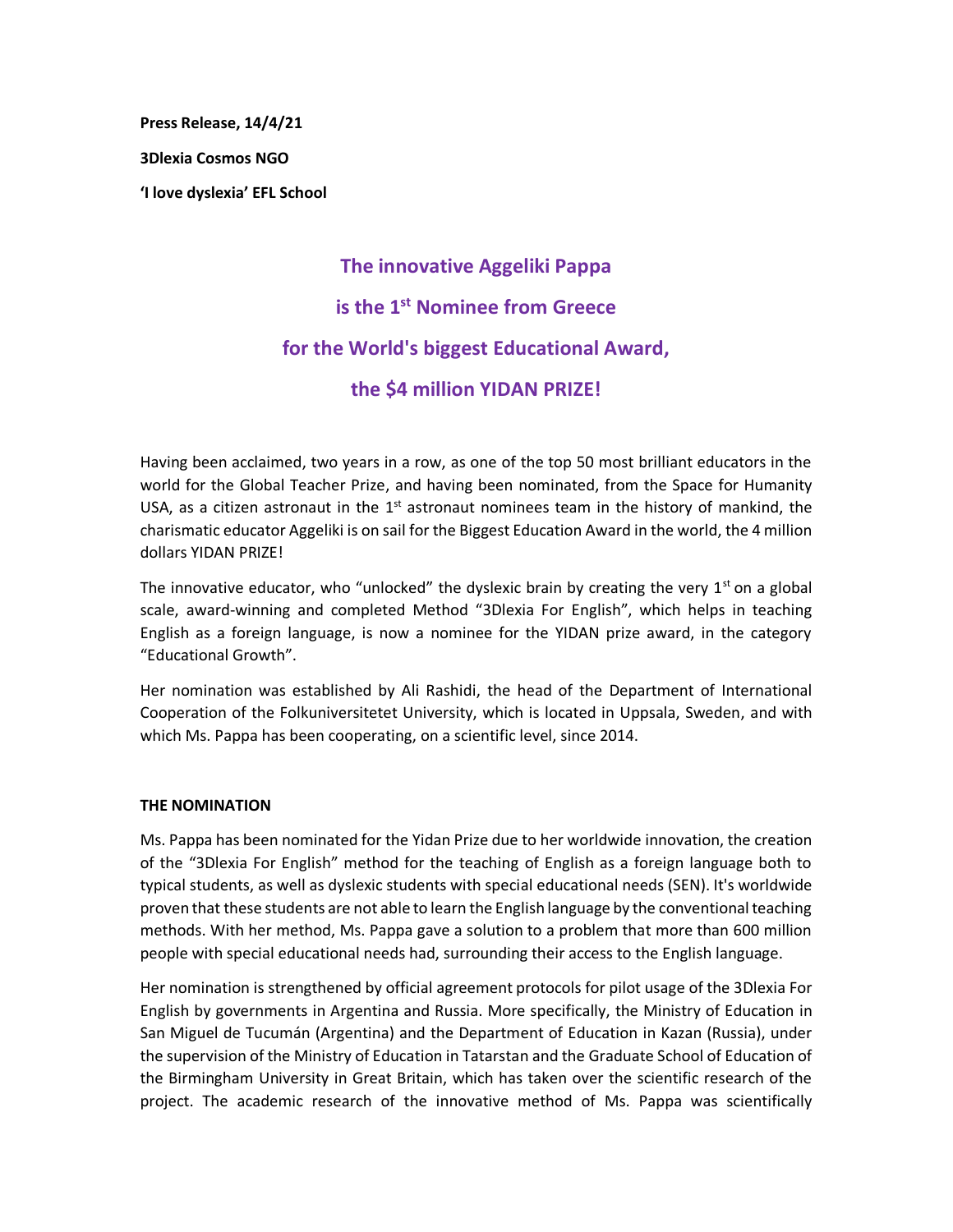organised, in this particular University of Great Britain 10 years ago. Moreover, Ms. Pappa's nomination is supported by Ministers of foreign countries, by high-ranking executives of the Microsoft Education USA, Google and the British Council, as well as by head professors of the Tufts, Harvard, Yale, Columbia USA Universities. A Yidan nomination requires the creation of a big and worldwide innovation and the universal involvement by governments and universities in order for the creation to be completed. Thus, Ms. Pappa's nomination constitutes a huge step towards Greece's upgrade on the elite worldwide education with the best way possible. In addition, it highlights the universal and innovative work of Ms. Pappa as well.

## **THE GOAL**

Utilizing the funding by the Yidan Prize, pilot educational programs of thousands of instructors of the English language in Argentina and Russia will be organized. As a result, to begin with half a million students and 100.000 children with special educational needs will be helped. The ultimate goal is the Method's diffusion in all of Argentina and Russia, benefitting more than 20 million typical students and over 5 million dyslexic students with special educational needs. Furthermore, the power of technology will allow for developments in the Method's tools as well as a special platform for online education, which will probably help every teacher with internet access on Earth. Upon its completion, the Method will give access to over 600 million non-English speaking dyslexic students worldwide, offering them a solution, an educational alternative. Thus, it will support their right to a successful teaching of the English language, which is considered an essential life skill in the  $21<sup>st</sup>$  century, the age of globalization, and has tremendous benefits both on an individual and on a global level.

## **AGGELIKI PAPPA'S STATEMENT**

Upon a statement of hers, Ms. Aggeliki Pappa says: "The pioneer Method 3Dlexia For English is organized based on the Ancient Greek thought and the harmony of the number 3, as Pythagoras defined it. In connection to neuro-science, forefront technology, the arts, the cultivation of selfknowledge, virtuous soul and the estheticism, which has been proving for 12 years its unique universal strength and dimension. I'm deeply emotional and thankful that, under the synergy of huge worldwide forces from 3 continents, we can now give a solution to millions of worldwide students and provide them with equal access to education, as well as their right to become useful worldwide citizens with global voices, thoughts and emotions, and at the same time to cultivate the genius, differently charismatic dyslexic brain, debunking several false stereotypes about dyslexic people, which will benefit society in many ways. Right now, Greece is reminding both itself and the world, the universal mission it has in the spiritual space, keeping its LIGHT lit up, outlining the Future of worldwide education, providing equal chances to all children.

LINKS from the official announcements on the cooperation with Ms. Pappa for the Yidan Prize, on the websites of the Ministries of Education of Argentina and Russia:

Argentina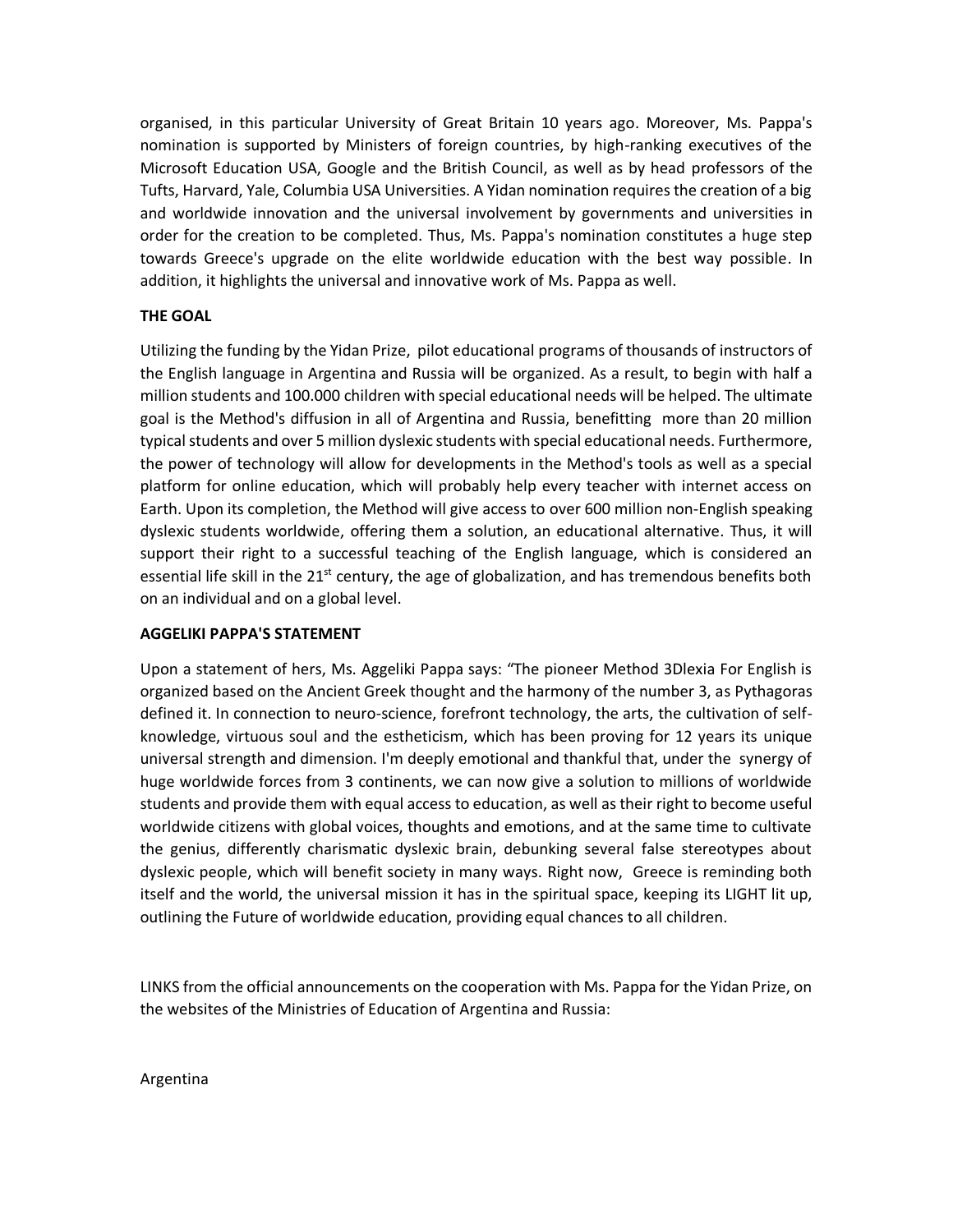https://www.educaciontuc.gov.ar/index.php/2021/01/05/educacion-y-la-fundacion-i-lovedyslexia-trabajan-en-un-proyecto-para-formar-a-docentes-de-ingles-de-laprovincia/?fbclid=IwAR0TSFYwCkN\_7eoYtIDPCFZKQtrf\_RtWVu9UR\_1wd9emPQRrUfX8TcfPFIE

### Russia

https://kzn.ru/meriya/press-tsentr/novosti/upravlenie-obrazovaniya-kazani-provelovirtualnuyu-vstrechu-s-grecheskim-professorom-aggeliki-pappa/

## Aggeliki Pappa's Short Bio

Aggeliki Pappa is a global award-winning inventor of innovative educational methods, a researcher, a pioneer educator, social entrepreneur, UN activist on the field of Education, teachers' instructor, a writer and a TEDx speaker, having taught in more than 20 countries around the world and more than 100.000 educators. She is the founder and the scientific head of studies of the innovative "I Love Dyslexia" EFL School in Athens, which is the 1<sup>st</sup> educational organization and the  $1<sup>st</sup>$  method, on a global scale, teaching English as a foreign language to dyslexic students with educational differences. What is more, she is the president of the Non-profit organization 3Dlexia Cosmos. Its goal is to reshape teaching promoting sustainability on the planet, through the 3Dlexia Paradigm, which constitutes a new example of teaching on the base of quantum mechanic theory to every student. The purpose behind it is to educate children sharing the love and mindfulness that they should give back to the Earth, in order to achieve peacefulness. Ms. Pappa's work has received multiple awards and has been recognized by the biggest educational organizations, such as the OECD, the UN and UNESCO Paris. She has also been recognized as one of the top 50 best educators in the world twice, in 2016 & in 2017, claiming, on behalf of Greece, the Educators' "Nobel" award, titled Global Teacher Prize, which is worth one million dollars. In 2018, she was pronounced the European winner of the British Council of England at the UK Alumni Awards, for the social impact of her work, publicly accepting Prince Carol's Trust at the Stavros Niarchos Foundation. In 2020, the "Space for Humanity USA" organization included her in the  $1<sup>st</sup>$ group for space travel in 2021 . The group consisted of 500 nominated astronaut citizens in the history of mankind.

Her educational and humanitarian work through the SOS4LoveProject, which started in the UN, along with her students, has been introduced to over half a million students in the Public Education system of Argentina and Cyprus and has been shared to over 130 countries in all continents. It has, also, received the award of Princess Diana's foundation, the "The Diana Award". Her passion and her purpose is to provide children with equal access to quality education, and to create a New Example in the global education system, which will emphasize the expansion of the Mind, the refinement of the heart's brilliance and the social implementation of the quantum mechanic theory about life. All of this will lead to a New Earth, which will consist of peace, love, sustainability and prosperity for Everyone.

Synopsis and goal of the "I Love Dyslexia" EFL School: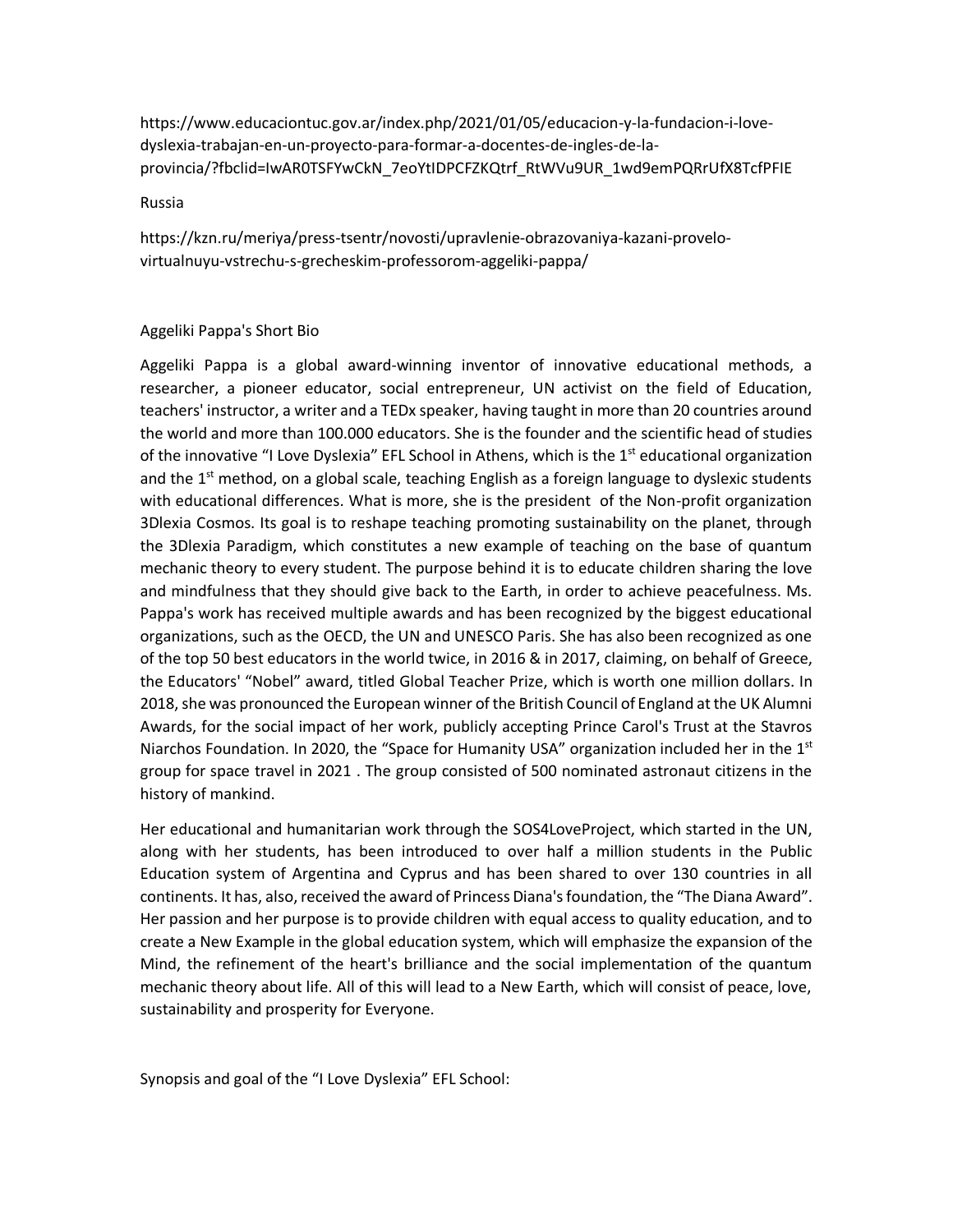The "I Love Dyslexia" EFL School (IDL) 2009, is the one and only global educational organization, applying a scientifically proven Method (3Dlexia For English) for teaching English as a foreign language to dyslexic students with educational differences. The ILD was acclaimed to be one of the top 10 most innovative organizations in Greece and is the only one distinguished in the educational field for the year of 2015, in the annual Eurobank and SEB "Greece Innovates" contest. The founder of "I Love Dyslexia", Ms. Aggeliki Pappa has been distinguished twice as one of the top 50 best educators in the world, through the Global Teacher Prize, the Educators' Nobel Prize worth of 1 million dollars, in both 2016 and 2017. She has, also, won a number of awards for her innovative method 3Dlexia 4English and 3Dlexia Paradigm, which has been taught in over 20 countries worldwide and is currently applied to over 500.000 children in Public Schools of Argentina. The "I Love Dyslexia" EFL School is officially presented in the OECD report 'Teaching for the Future', 2018, chapter 1. I Love Dyslexia's ultimate goal is the elimination of the social stigma surrounding the dyslexic charismatic brain, as well as the improvement of the students' quality of life. This will be achieved through their access to a holistic teaching of the English language and the diffusion of the knowledge, research and virtue that describes I Love Dyslexia's actions into the Greek and International educational community. In order to fulfill this purpose, voluntary educational sessions are scheduled to public and private institutes in Greece. Additionally, "I Love Dyslexia" takes part in national projects, representing Greece and innovation to education on a global level.

For more information, please contact: Lena Roussou, Directional Secretary of ΙLD Τ: 210 6082147 Ε: info@ilovedyslexia.gr

The Goal and the Purpose of the 3Dlexia Cosmos NGO:

3Dlexia Cosmos, founded and led by the global award-winning pedagogue Ms. Aggeliki Pappa, shares its mission to expand and spread the scientific, applied educational research of humanitarian activity and the innovative educational deed of the 3Dlexia Method for English and the 3Dlexia Paradigm for students with or without dyslexia, with special educational needs. This will promote the right of students who belong to vulnerable population groups to access quality education.

The worldwide renowned innovative educational methods of the 3Dlexia Cosmos derive from the intellectual creation of its president, the award-winning Educator-Researcher Ms. Aggeliki Pappa. 3Dlexia Cosmos's vision is the cultivation of a new exemplary, innovative, holistic, transformative education (of 3Dlexia Paradigm), combining the Ancient Greek thought with the scientific foundation leading to research the intelligence of the heart, as well as the ethical and social parameters of the quantum mechanic theory and the expansion of mindfulness, by supporting the equal access to education, and contributing to the formation of a New Earth of sustainability, peace and prosperity in the  $21<sup>st</sup>$  century. In order to achieve these goals, a plethora of actions were designed, such as the SOS4Love Project based on the 17 Sustainable Development Goals,